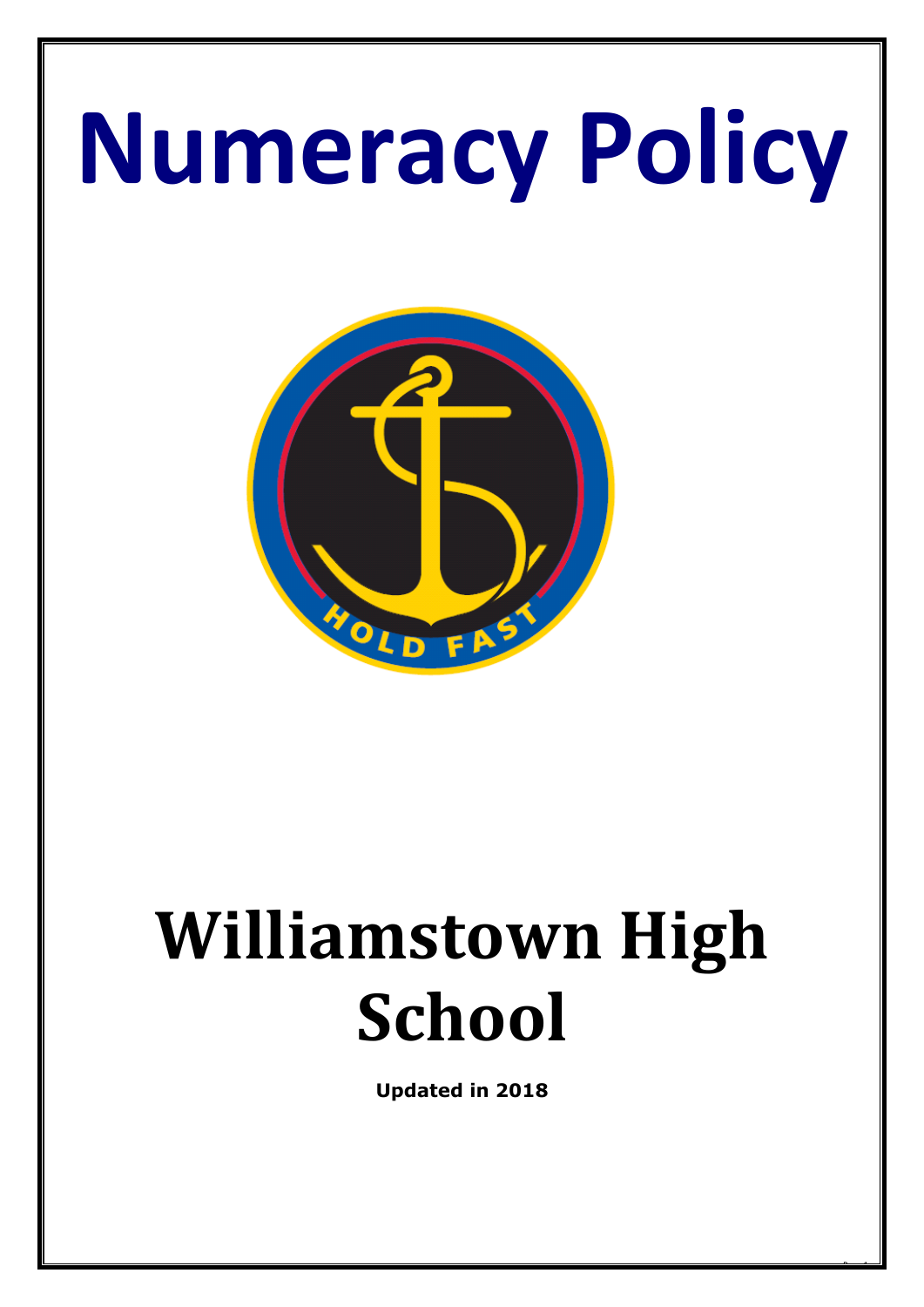### **Numeracy Policy - Williamstown High School**

#### **AT WILLIAMSTOWN HIGH SCHOOL WE VALUE:**

- Excellence and creativity in our achievements and ambitions.
- Integrity and honesty in our actions and relationships.
- Diversity in our curriculum, in each other and in our community.
- Strong and open communication between our school and our homes, and between our teachers, our students and our families.
- A commitment to social justice and a passion to protect and improve our environment and our community.

#### **Rationale**

At WHS we are committed to ensuring that all students develop the skills necessary to achieve academic success and to prepare them for lifelong learning after school so they can fully participate in society. Effective numeracy skills are vital to meet the inherent mathematical demands that exist in all subject areas at school and to meet the greater demands on numeracy in the increasingly technological society in which we live.

#### **Definition**

There are various definitions of numeracy (referred to as mathematical literacy in some countries) within Australia and around the world, so in 1997 the Commonwealth and the states agreed upon a shared definition for Australian use. This definition stems from the Numeracy Education Strategy Development Conference that took place in 1997 and is the definition adopted by the AAMT (Australian Association of Maths Teachers). WHS also adopts this definition of numeracy. The definition states:

 *"Numeracy involves using mathematics effectively to meet the general demands of life in various contexts, such as at home, work and community." (AAMT, 1997, cited in Doig 2001)*

The whole School community is involved in creating an environment where numeracy is explicitly addressed and valued. The School's beliefs about the importance of teaching numeracy skills explicitly are under-pinned by The Department of Education and Training policy and the Western Metropolitan Region Blueprint as well as the initiatives outlined in the School's Strategic Plan and Annual Implementation Plan (AIP). Each subject area incorporates aspects of numeracy so all teachers have a responsibility to teach how these skills are applied in their subject area. In addition, Mathematics has a particular but not exclusive role in developing numeracy.

At Williamstown HS we believe that:

- every teacher is a teacher of numeracy
- students need to have their numeracy learning differentiated
- a balanced and integrated approach to teaching numeracy is essential
- teacher knowledge of relevant numeracy strategies and the numeracy and mathematical demands in their subject area is essential

- student learning needs will be identified and acted upon
- effective instruction requires systematic monitoring and use of assessment data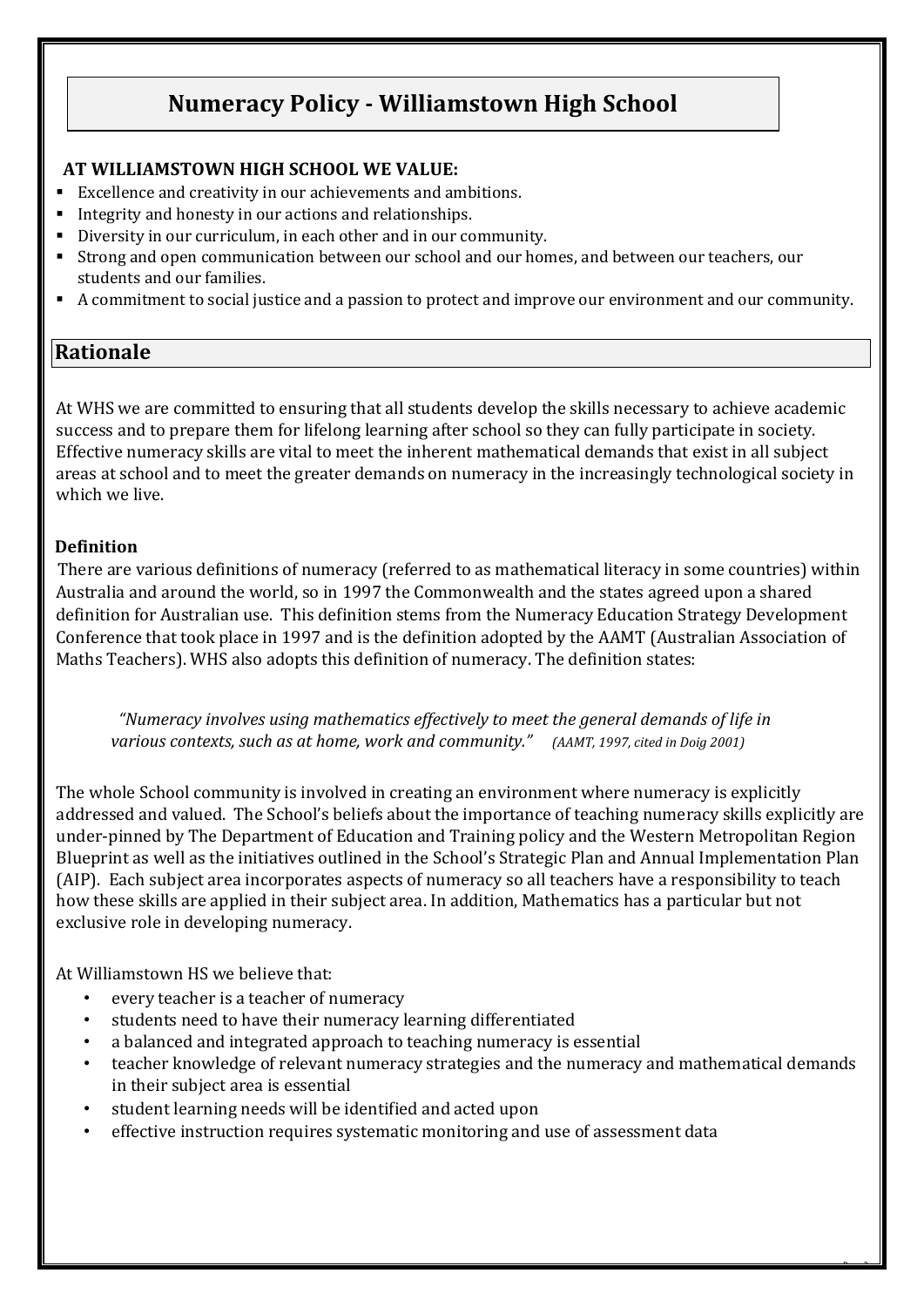#### **Purpose**

The purpose of this policy is to guide the school community in our approach to improved numeracy outcomes.

#### **Implementation**

Numeracy is a whole school priority and will be supported and resourced by allocation of funding, professional development for all staff and given status within the leadership structure.

**a) Curriculum provision and documentation reflects effective instruction as outlined in this policy** 

Students will make the greatest progress where teaching is consistently delivered across classrooms and all subject areas plan to address the specific numeracy (and mathematical demands) of their content area. The School's Course Accreditation process will ensure that Curriculum Area Teams (CATs) specifically address the numeracy (and mathematical demands) of their content areas.

#### **b) Development of a Numeracy Plan**

A Numeracy Plan will be developed from the goals in the School's Strategic Plan. This document will focus on a range of effective numeracy strategies to work on each year to meet the specified targets.

**c) Professional learning at whole school and campus level as well as through support of small groups and individuals** 

Systematic professional learning will be delivered, both at a whole school level and to teams and individuals, through support sessions. Priorities for professional learning will be identified through the School's Strategic Plan and further refined in the School's Numeracy Plan in order to have a focused approach which allows teachers the chance to consolidate and fully implement new learnings. The goal of all professional learning is to see changed practices evident in classrooms consistently across the School.

#### **d) Identifying and responding to student progress.**

A Diagnostic Assessment Schedule will ensure that student needs are identified and responded to.

#### **Roles and responsibilities**

#### **The Mathematics Leader**

The Mathematics Leader is responsible for the following:

- Managing the implementation of the Numeracy Plan across the School
- Managing the development of a support program for students with additional numeracy needs
- Managing the collection, use and distribution of data and developing protocols for the use of this data
- Coordinating the analysis of numeracy diagnostic assessment data for whole school, year, class and individual students

- Establishing and resourcing classrooms that support Numeracy
- Conducting Professional Learning sessions for all staff to develop consistent numeracy practices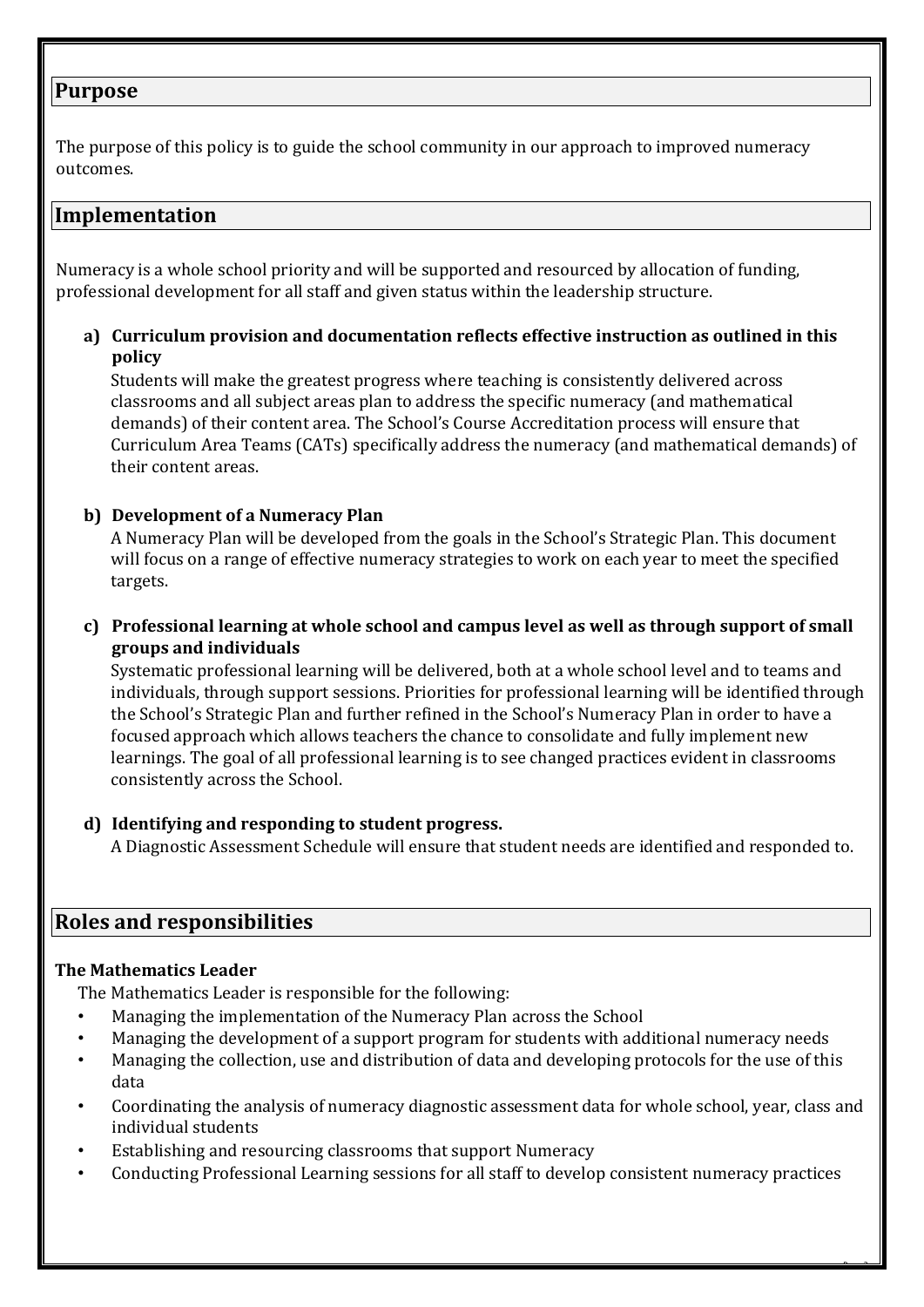#### **CAT Leaders (Curriculum Area Team)**

CAT leaders are responsible for identifying the numeracy demands of their subject areas and planning to address this through the curriculum. This involves working with the numeracy support team to identify and implement effective classroom strategies.

CAT leaders, with the support of the Mathematics Leader will coordinate the development of curriculum units for a whole year level and additions/modifications to curriculum units for groups of students that target the numeracy gaps and misunderstandings of students in their CAT area.

#### **Classroom Teachers**

All teachers have a responsibility to teach numeracy and support the numeracy development of students. Continued numeracy development occurs when:

- Teachers model and explicitly explain the tasks and the numeracy components, alongside the content they are teaching
- Student learning is differentiated to achieve success and students are provided with feedback to improve all their skills, including numeracy
- Students are given frequent opportunities to practice and develop their numeracy knowledge and skills
- Formative assessment (of a formal and informal nature) is used to give students feedback on growth in numeracy skills as well as content knowledge

#### **Parents**

Partnerships that link the home, the school and the community are significantly important. Parents can support the numeracy development of their children by taking an interest in the numeracy components of their child's school work and by exploring and discussing the numeracy skills that are needed around the home and in everyday life.

#### **Students**

Regular practise of numeracy skills significantly improves student performance. Students will be provided opportunities to practise their numeracy skills at school and will be encouraged to do regular practise outside of class in line with the School's Independent Study Policy.

#### **Specific Procedures**

#### **Identifying student needs and tracking progress**

All students will be tested during the year using a variety of formal diagnostic numeracy tools, which will include as a minimum the following assessments: Progressive Achievement Test (PAT) Numeracy (each year) and the diagnostic assessment for Scaffolding Numeracy in the Middle Years (Years 7). These results will be triangulated with the NAPLAN data and observed data from additional assessments performed by the Maths teachers.

Data will be available electronically through Compass Student Management Tool.

This data will be analysed by the Mathematics Leader to identify students with significant learning needs. According to the results, student needs will be addressed through either a Year Level Plan or Individual Learning Plan.

**Year Level** – All CATs will be provided with an analysis of the learning needs of the cohort based on earlier NAPLAN testing and current diagnostic assessments. This will be used to identify general skills that should be addressed through the curriculum.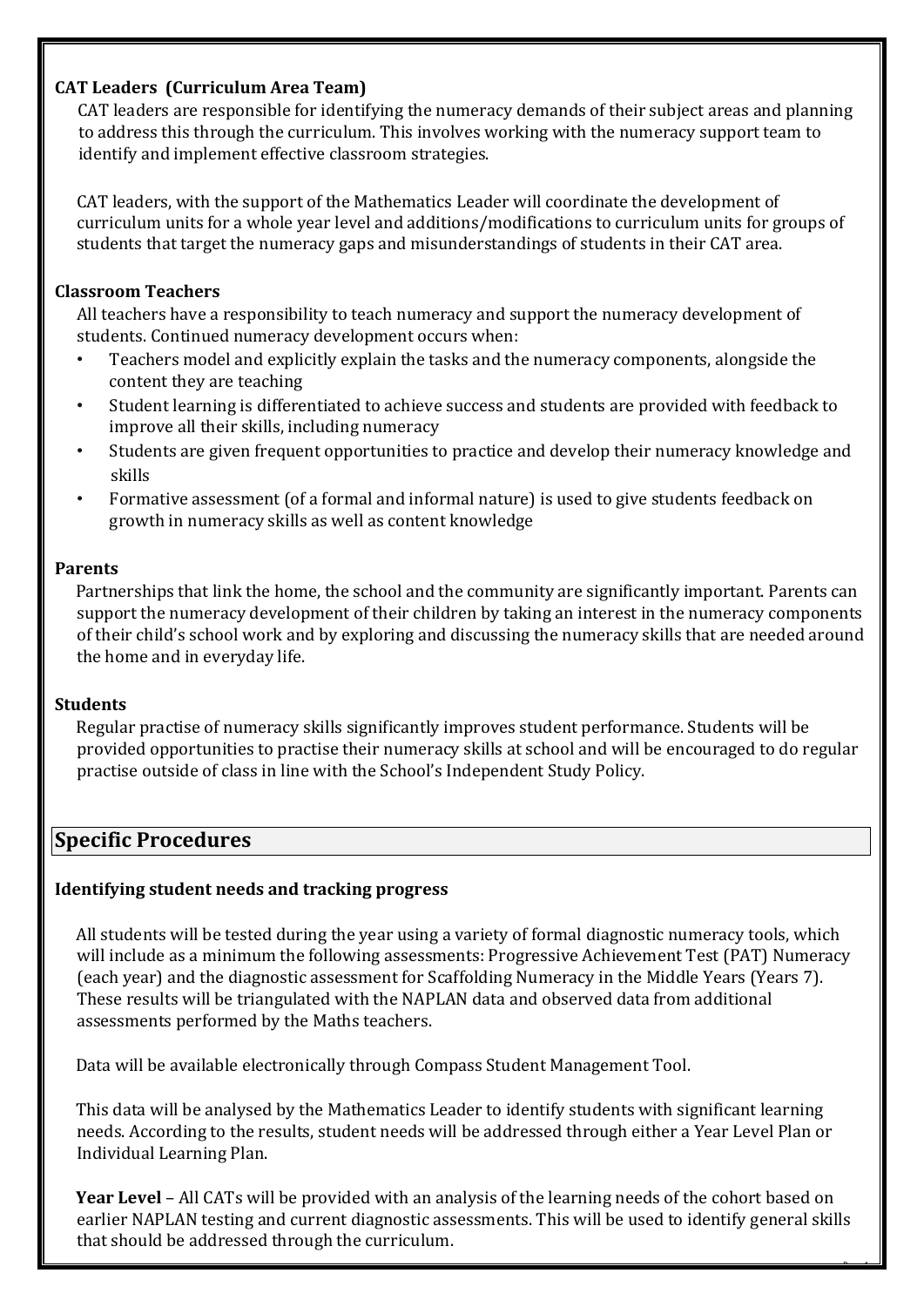**Individual** – Students who are greater than two years behind or above the expected level will have an individual learning plan developed in line with the Additional Educational Needs (AEN) policy framework.

**Differentiation** – Students who are within two years behind or above the expected level will have their learning program differentiated.

Page 5

**This specific process is set out in the flowchart on the following page.**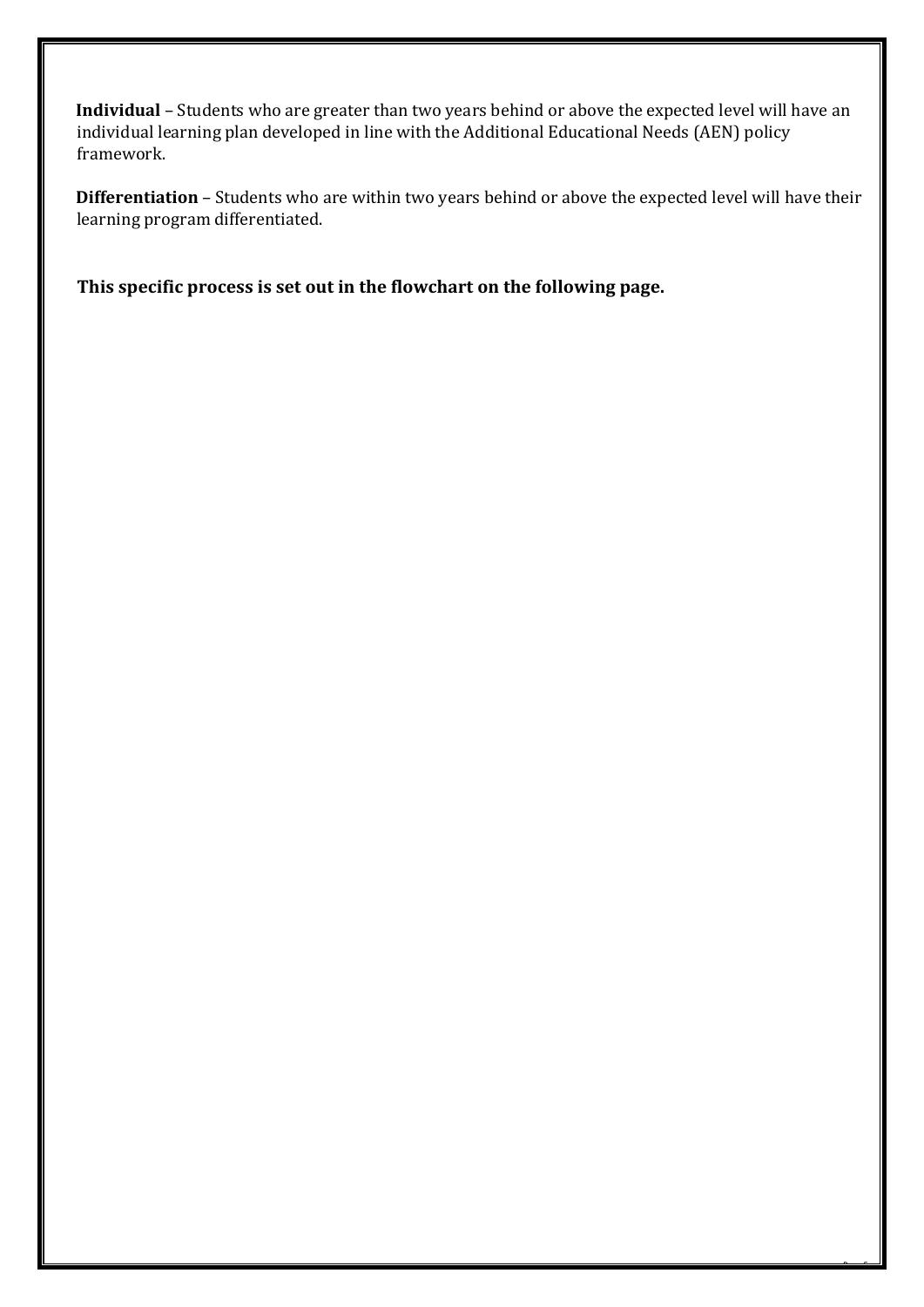